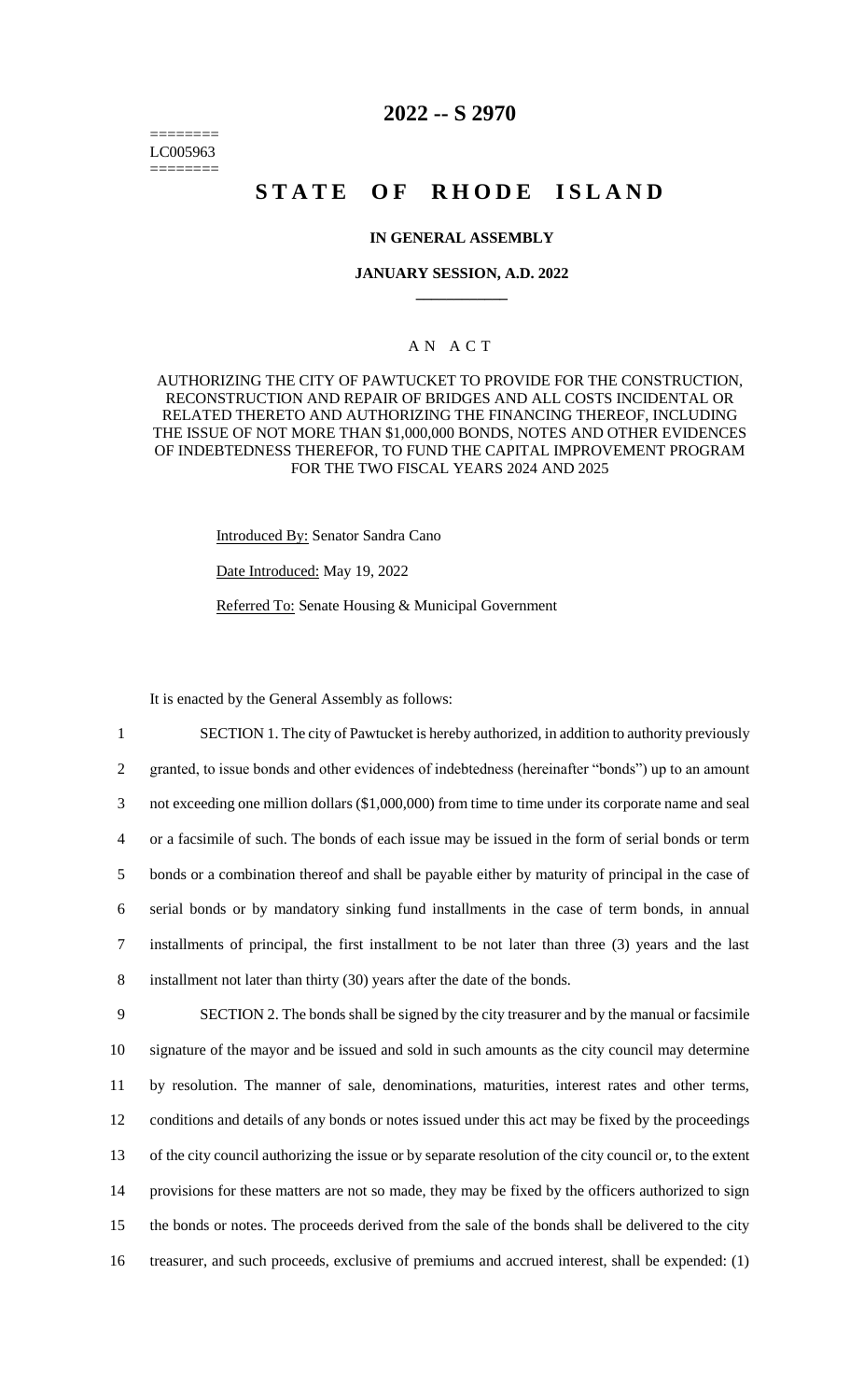For the construction, reconstruction and repair of bridges and all costs incidental or related thereto (the "project"); (2) In payment of the principal of or interest on temporary notes issued under section 3; (3) In repayment of advances under section 4; (4) In payment of related costs of issuance of any bonds or notes; and/or (5) In payment of capitalized interest during construction of the project. No purchaser of any bonds or notes under this act shall be in any way responsible for the proper application of the proceeds derived from the sale thereof. The proceeds of bonds or notes issued under this act, any applicable federal or state assistance and the other monies referred to in sections 6 and 9 shall be deemed appropriated for the purposes of this act without further action than that required by this act.

 SECTION 3. The city council may by resolution authorize the issuance from time to time of interest bearing or discounted notes in anticipation of the issue of bonds under section 2 or in anticipation of the receipt of federal or state aid for the purposes of this act. The amount of original notes issued in anticipation of bonds may not exceed the amount of bonds which may be issued under this act and the amount of original notes issued in anticipation of federal or state aid may not exceed the amount of available federal or state aid as estimated by the city treasurer. Temporary notes issued hereunder shall be signed by the manual or facsimile signatures of the city treasurer and the mayor and shall be payable within five (5) years from their respective dates, but the principal of and interest on notes issued for a shorter period may be renewed or paid from time to time by the issue of other notes hereunder; provided the period from the date of an original note to the maturity of any note issued to renew or pay the same debt or the interest thereon shall not exceed five (5) years. Any temporary notes in anticipation of bonds issued under this section may be refunded prior to the maturity of the notes by the issuance of additional temporary notes; provided that, no such refunding shall result in any amount of such temporary notes outstanding at any one time in excess of two hundred percent (200%) of the amount of bonds which may be issued under this act; and provided, further, that if the issuance of any such refunding notes results in any amount of such temporary notes outstanding at any one time in excess of the amount of bonds which may be issued under this act, the proceeds of such refunding notes shall be deposited in a separate fund established with the bank which is paying agent for the notes being refunded. Pending their use to pay the notes being refunded, monies in the fund shall be invested for the benefit of the city by the paying agent at the direction of the city treasurer in any investment permitted under section 5. The monies in the fund and any investments held as a part of the fund shall be held in trust and shall be applied by the paying agent solely to the payment or prepayment of the principal of and interest on the notes being refunded. Upon payment of all principal of and interest on the notes, any excess monies in the fund shall be distributed to the city. The city may pay the principal of and interest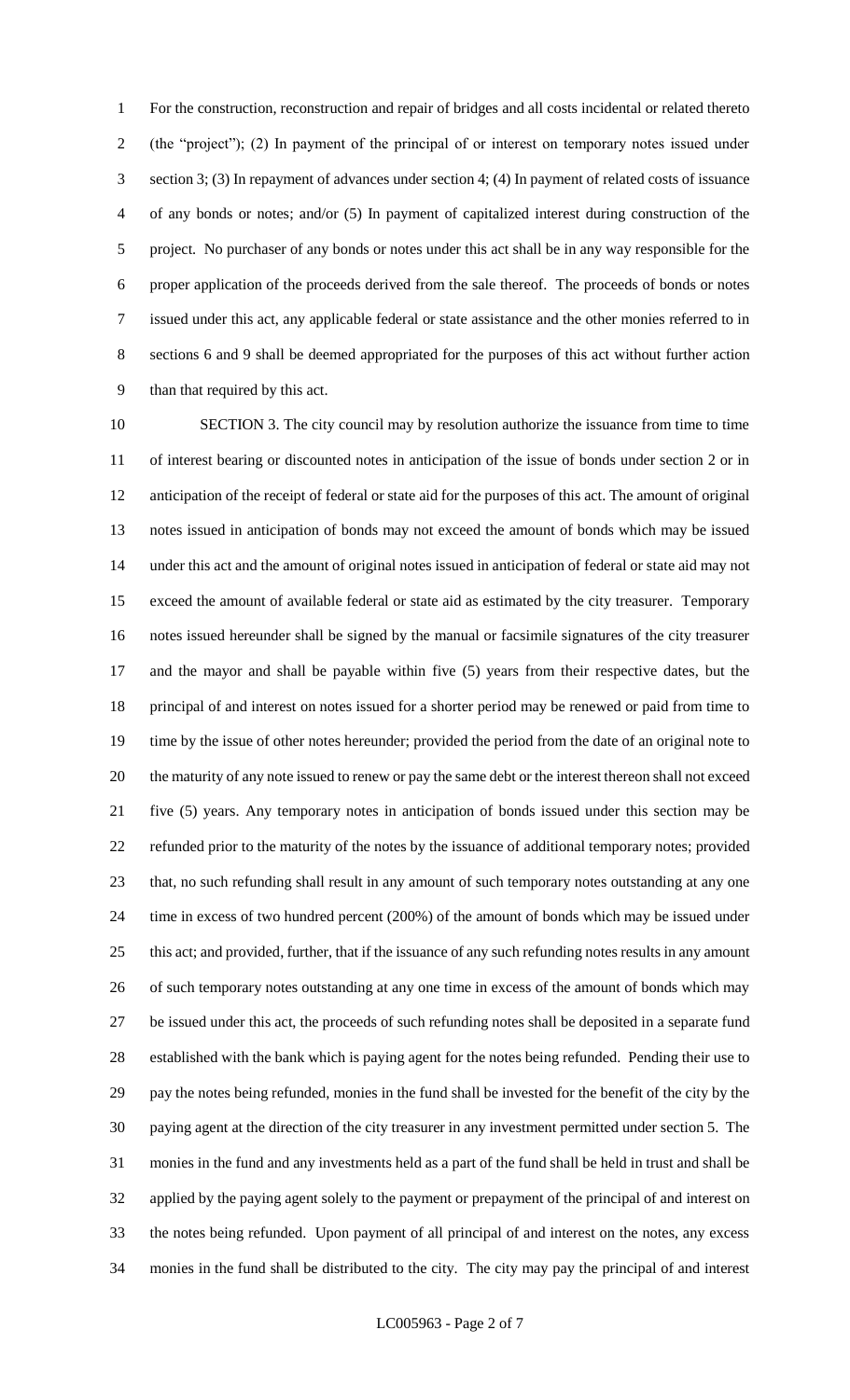on notes in full from other than the issuance of refunding notes prior to the issuance of bonds pursuant to section 1 hereof. In such case, the city's authority to issue bonds or notes in anticipation of bonds under this act shall continue provided that: (1) The city council passes a resolution evidencing the city's intent to pay off the notes without extinguishing the authority to issue bonds or notes; and (2) That the period from the date of an original note to the maturity date of any other note shall not exceed five (5) years. Section 5-106 of the city charter shall not apply to the issue of notes in anticipation of bonds.

 SECTION 4. Pending any authorization or issue of bonds hereunder or pending or in lieu of any authorization or issue of notes hereunder, the city treasurer, with the approval of the city council may, to the extent that bonds or notes may be issued hereunder, apply funds in the general treasury of the city to the purposes specified in section 2, such advances to be repaid without interest from the proceeds of bonds or notes subsequently issued or from the proceeds of applicable federal or state assistance or from other available funds.

 SECTION 5. Any proceeds of bonds or notes issued hereunder or of any applicable federal or state assistance, pending their expenditure may be deposited or invested by the city treasurer, in demand deposits, time deposits or savings deposits in banks which are members of the Federal Deposit Insurance Corporation or in obligations issued or guaranteed by the United States of America or by any agency or instrumentality thereof or as may be provided in any other applicable law of the State of Rhode Island or resolution of the city council or pursuant to an investment policy of the city.

 SECTION 6. Any accrued interest received upon the sale of bonds or notes hereunder shall be applied to the payment of the first interest due thereon. Any premiums arising from the sale of bonds or notes hereunder and, to the extent permitted by applicable federal laws, any net earnings or profits realized from the deposit or investment of funds hereunder shall, in the discretion of the city treasurer, be applied to the cost of preparing, issuing, and marketing bonds or notes hereunder to the extent not otherwise provided, to the payment of the cost of the project, to the payment of the principal of or interest on bonds or notes issued hereunder, to the revenues of the city and dealt with as part of the revenues of the city from property taxes to the extent permitted by federal law, or to any one or more of the foregoing. The cost of preparing, issuing, and marketing bonds or notes hereunder may also, in the discretion of the city treasurer, be met from bond or note proceeds exclusive of premium and accrued interest or from other monies available therefor. Any balance of bond or note proceeds remaining after payment of the cost of the projects and the cost of preparing, issuing and marketing bonds or notes hereunder shall be applied to the payment of the principal of or interest on bonds or notes issued hereunder. To the extent permitted by applicable federal laws,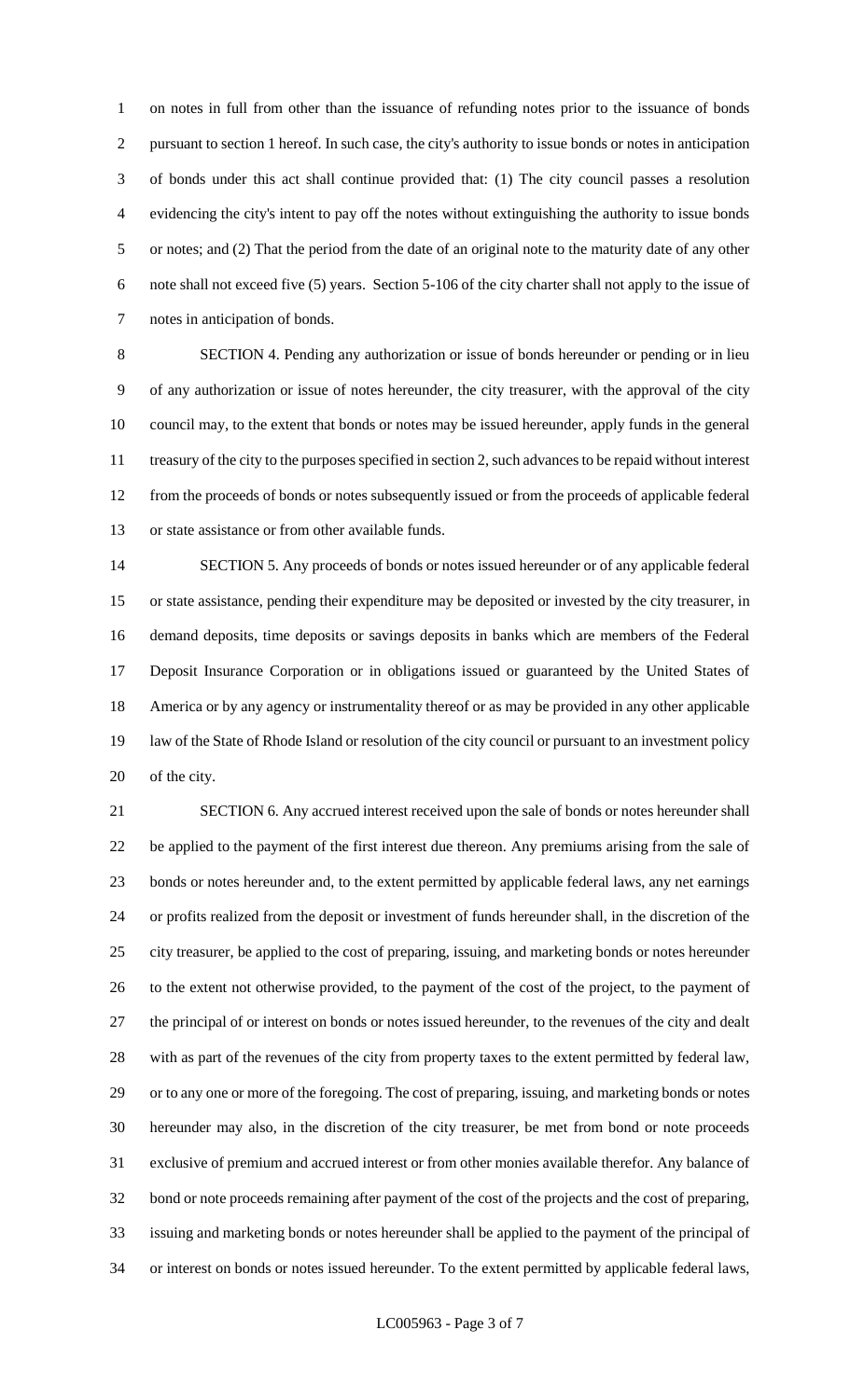any earnings or net profit realized from the deposit or investment of funds hereunder may, upon receipt, be added to and dealt with as part of the revenues of the city from property taxes. In exercising any discretion under this section, the city treasurer shall be governed by any instructions adopted by resolution of the city council. Any balance of bond or note proceeds remaining after completion of the project shall be subject to section 5-109 of the city charter.

 SECTION 7. All bonds and notes issued under this act and the debt evidenced hereby shall be obligatory on the city in the same manner and to the same extent as other debts lawfully contracted by it and shall be excepted from the operation of § 45-12-2 and any provision of the city charter. No such obligation shall at any time be included in the debt of the city for the purpose of ascertaining its borrowing capacity. The city shall annually appropriate a sum sufficient to pay the principal and interest coming due within the year on bonds and notes issued hereunder to the extent that monies therefor are not otherwise provided. If such sum is not appropriated, it shall nevertheless be added to the annual tax levy. In order to provide such sum in each year and notwithstanding any provisions of law to the contrary, all taxable property in the city shall be subject to ad valorem taxation by the city without limitation as to rate or amount.

 SECTION 8. Any bonds or notes issued under the provisions of this act, if properly executed by the officers of the city in office on the date of execution, shall be valid and binding according to their terms notwithstanding that before the delivery thereof and payment therefor any or all of such officers shall for any reason have ceased to hold office.

 SECTION 9. The city, acting by resolution of its city council is authorized to apply for, contract for and expend any federal or state advances or other grants of assistance which may be available for the purposes of this act, and any such expenditures may be in addition to other monies provided in this act. To the extent of any inconsistency between any law of this state and any applicable federal law or regulation, the latter shall prevail. Federal and state advances, with interest where applicable, whether contracted for prior to or after the effective date of this act, may be repaid as a cost of the project under section 2.

 SECTION 10. Bonds and notes may be issued under this act without obtaining the approval of any governmental agency or the taking of any proceedings or the happening of any conditions except as specifically required by this act for such issue. In carrying out any project financed in whole or in part under this act, including where applicable the condemnation of any land or interest in land, and in the levy and collection of assessments or other charges permitted by law on account of any such project, all action shall be taken which is necessary to meet constitutional requirements whether or not such action is otherwise required by statute, but the validity of bonds and notes issued hereunder shall in no way depend upon the validity or occurrence of such action. Without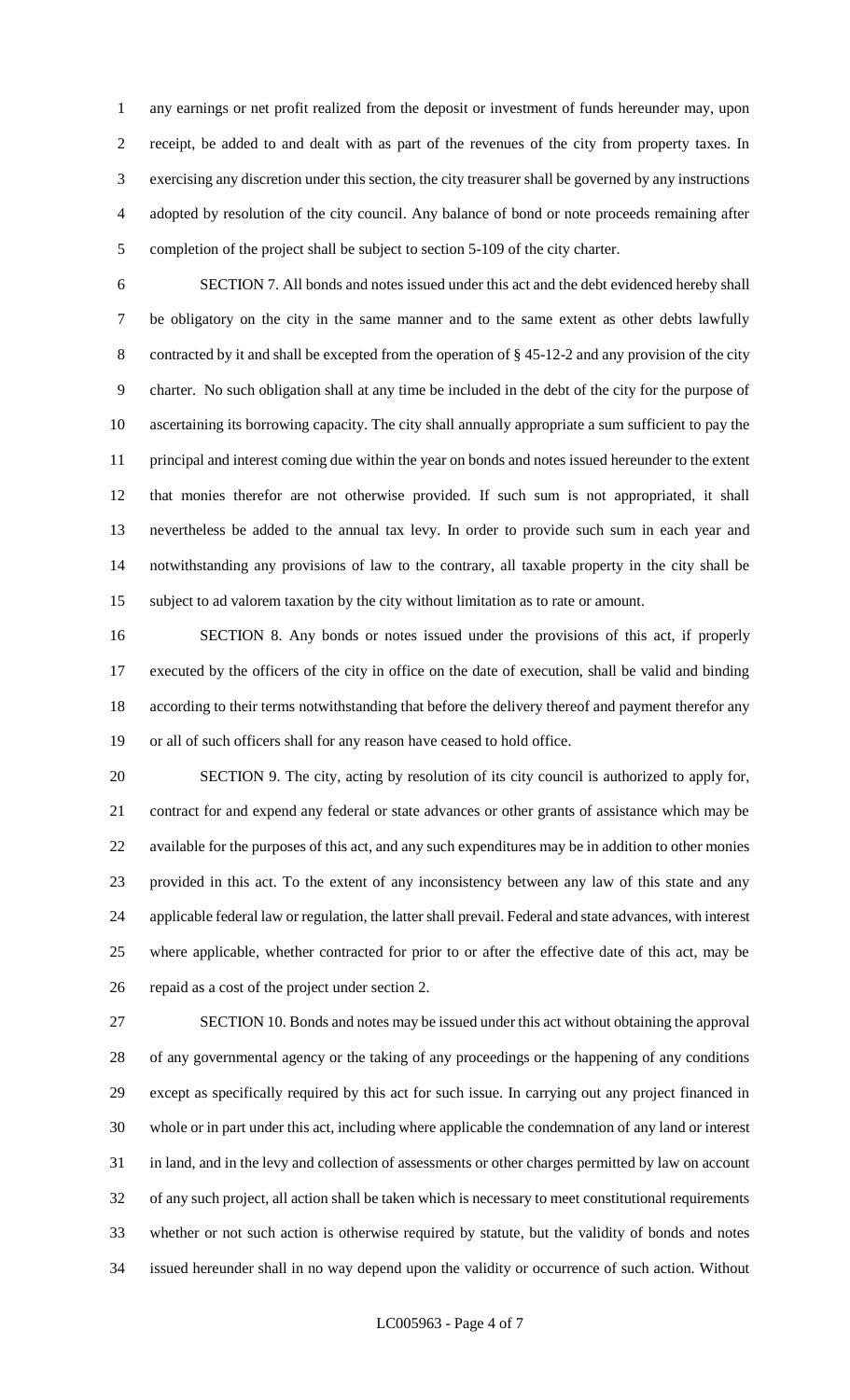limiting the generality of the foregoing, the validity of bonds and notes issued hereunder shall in no way be affected by section 2-308 of the city charter and section 4-1602 of the city code of ordinances, and the purposes of this act shall be deemed to constitute a single project under article V of the city charter.

 SECTION 11. The city treasurer and the mayor, on behalf of the city are hereby authorized to execute such instruments, documents or other papers as either of the foregoing deem necessary or desirable to carry out the intent of this act and are also authorized to take all actions and execute all documents necessary to comply with federal tax and securities laws, which documents or agreements may have a term coextensive with the maturity of the bonds authorized hereby, including Rule 15c2-12 of the Securities and Exchange Commission (the "Rule") and to execute and deliver a continuing disclosure agreement or certificate in connection with the bonds or notes in the form as shall be deemed advisable by such officers in order to comply with the Rule.

 SECTION 12. All or any portion of the authorized but unissued authority to issue bonds and notes under this act may be extinguished by resolution of the city council, without further action by the general assembly, seven (7) years after the effective date of this act.

 SECTION 13. The question of the approval of this act shall be submitted to the electors of the city at the next general election but if a special city-wide election or special state election, in either case other than a primary, is called for a date earlier than the date of such general election, the mayor may direct that the question of the approval of this act be submitted at such special election. The question shall be submitted in substantially the following form: "Shall an act passed 21 at the January 2022 session of the general assembly entitled 'AN ACT AUTHORIZING THE CITY OF PAWTUCKET TO PROVIDE FOR THE CONSTRUCTION, RECONSTRUCTION AND REPAIR OF BRIDGES AND ALL COSTS INCIDENTAL OR RELATED THERETO AND AUTHORIZING THE FINANCING THEREOF, INCLUDING THE ISSUE OF NOT MORE THAN \$1,000,000 BONDS, NOTES AND OTHER EVIDENCES OF INDEBTEDNESS THEREFOR, TO FUND THE CAPITAL IMPROVEMENT PROGRAM FOR THE TWO FISCAL YEARS 2024 AND 2025' be approved?" and the warning for the election shall contain the question to be submitted. From the time the election is warned and until it is held, it shall be the duty of the city clerk to keep a copy of the act available at the clerk's office for public inspection, but the validity of the election shall not be affected by this requirement. To the extent of any inconsistency between this act and the city charter or any law of special applicability to the city, this act shall prevail.

 SECTION 14. This section and the foregoing shall take effect upon passage. The remainder of this act shall take effect upon the approval of this act by a majority of those voting on the question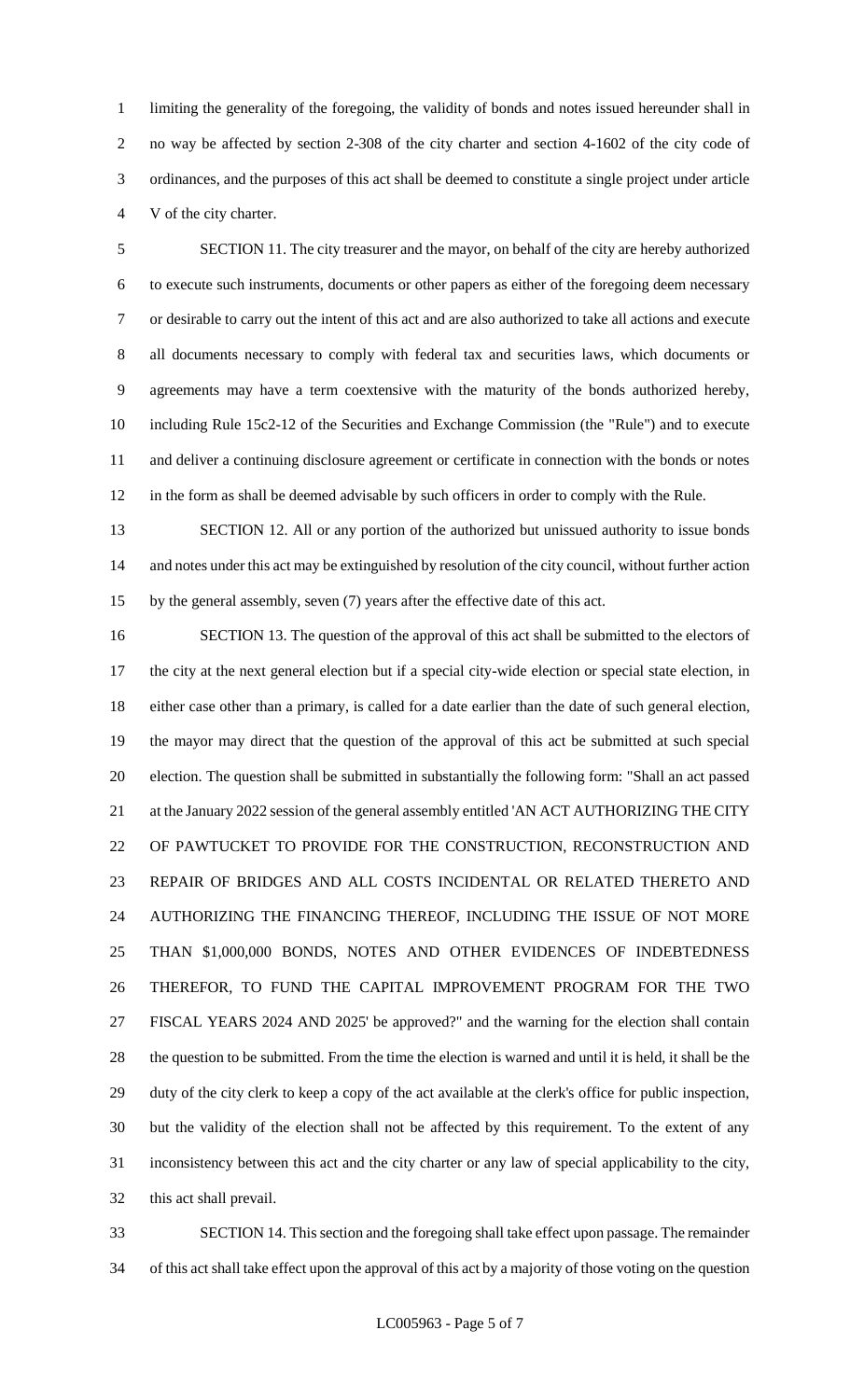1 at the election prescribed by the foregoing section.

 $=$ LC005963 ========